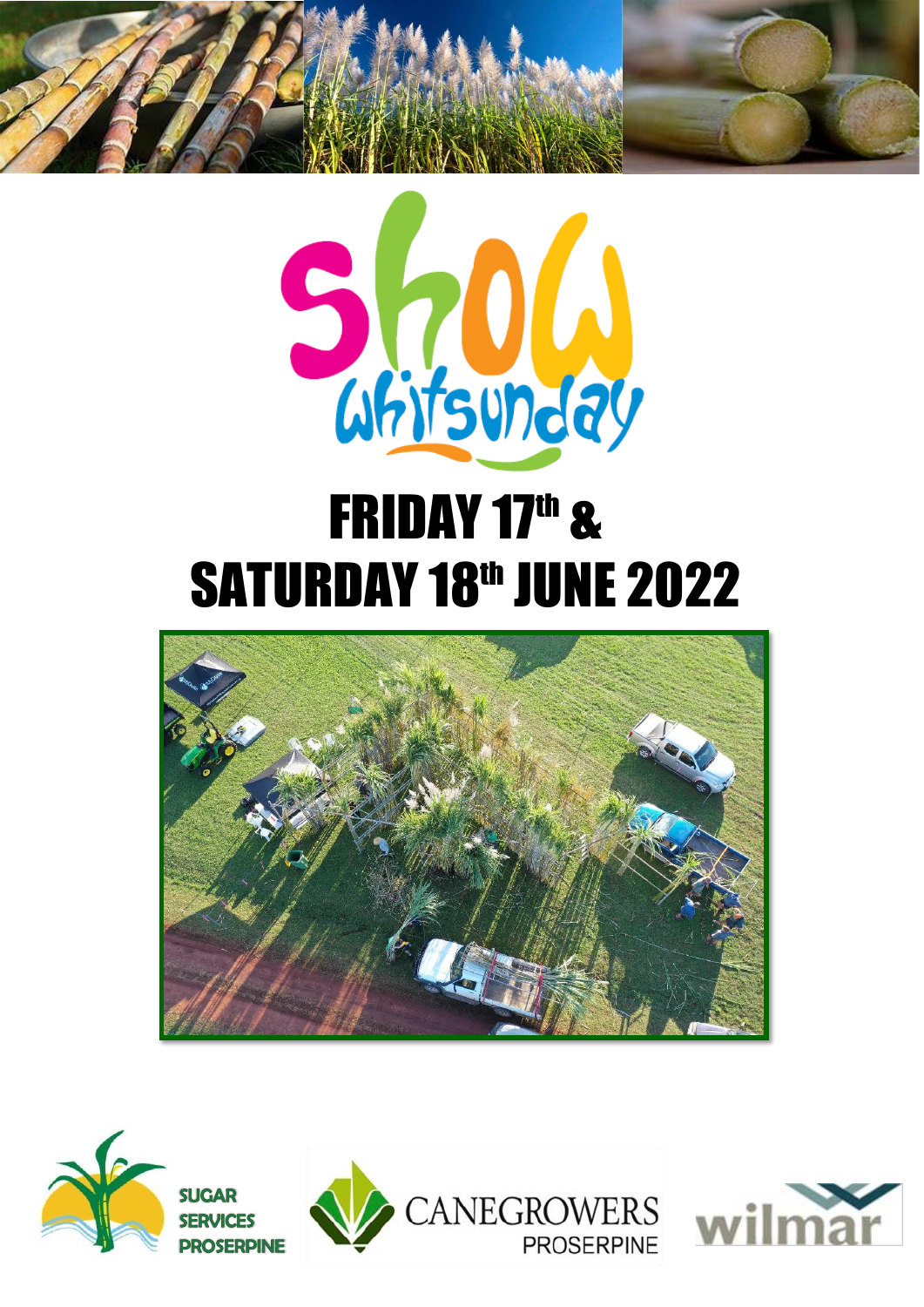# **SHOWCASE THE SUGAR INDUST**

#### **PROGRAM OUTLINE & CONDITIONS**

**Judges**: Mr Frank Millar (Sugar Services Proserpine); Mr David Hinschen & Mr Gary Considine

**M.C & Chief Steward:** Mr Mike Porter (CANEGROWERS Proserpine) **Assistant Stewards:** Ms Sarah Addis (CANEGROWERS Proserpine), Ms Trish Chesham (CANEGROWERS Proserpine), Mr Justin Blair (CANEGROWERS Proserpine), Mr George Cole (SSP)

**NOTE: Presentation of Winners of Exhibits and Trophies** will be at **2.00pm** next to the Show Cane Exhibit, **on Friday, 17<sup>th</sup> JUNE 2022**, with presentations also being made by participating sponsors.

**Entrants or a Representative MUST be present for the presentation of Winners of Exhibits and Trophies or their prize will be forfeited.**

#### **CONDITIONS OF ENTRY**

- 1. **Only cane varieties detailed in Section 8** and grown on land assigned to Proserpine Mill are eligible for exhibition at the 2022 show. This excludes experimental cane and all cane grown under permits. Please note that **Q124 will not be** accepted for the exhibition.
- 2. Any exhibit in the judges' opinion containing a variety not representative of the variety or class will be disqualified.
- 3. All Exhibits are to be cleaned of trash, neatly presented, with tops left on.
- 4. Standover cane or suckers are excluded from all exhibits.
- 5. The District Exhibit display of general milling cane (plant or ratoon) must be grown and selected from within the confines of each Branch.
- 6. **All exhibits** must be positioned and cleared of identification marks **by 5.00pm on**  Thursday, 16<sup>th</sup> June 2022, prior to judging on Friday, 17<sup>th</sup> June 2022.
- 7. All competitors are excluded from the exhibit area from the commencement to the completion of judging. Failure to observe this rule may result in total disqualification of the offending competitor or group. **Judging will commence on Friday morning at 9.00am and conclude at approximately 10.30am**.
- 8. **The judges' decision is final**.

**PRIZES ISSUED:** FIRST (1<sup>ST</sup>) Only (No second or third prizes unless otherwise stated).

# **YOU'VE GOTTA BE I<sup>N</sup> I<sup>T</sup> T<sup>O</sup> WIN IT!**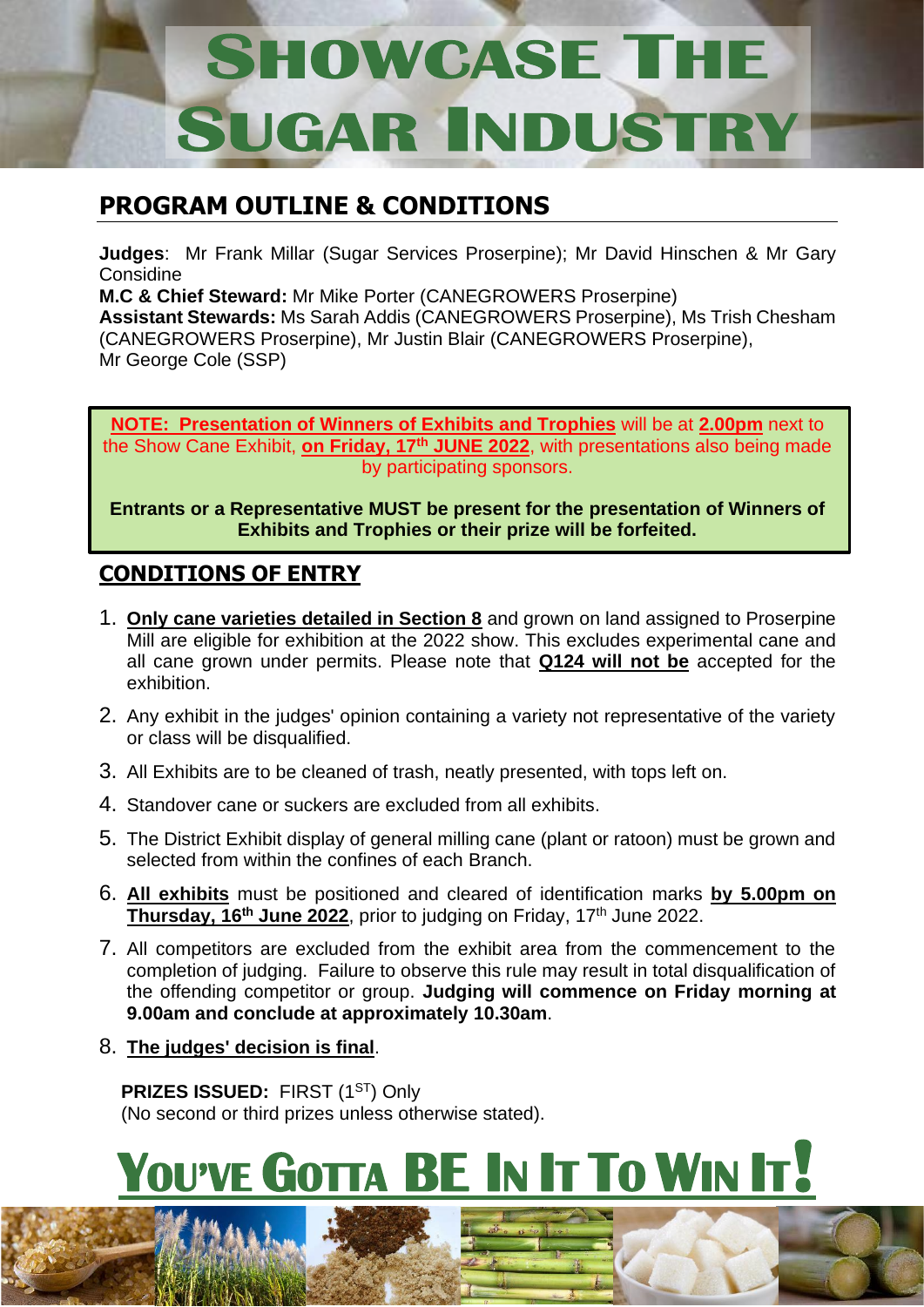### **EXHIBIT ENTRY SECTIONS NUMBERED 1 TO 11**

#### **PLEASE NOTE:**

**SECTIONS 1 to 7** are to be delivered to **the Proserpine Showgrounds** by growers from **1.00pm on Thursday, 16<sup>th</sup> June 2022** and must be positioned by **5.00pm Thursday, 16<sup>th</sup> June 2022** in the Exhibit Display Stand with correct Identification Tags (Issued by Stewards).

**SECTIONS 8, 9 and 10** can only be accepted on **Tuesday, 14 th June 2022 from 7.00am to 4.00pm at the Proserpine Showgrounds**. **This date has been set so as to fit in with the CCS testing which will be carried out by SSP personnel using their Curtis Engineering Cane Testing trailer utilising Sugar Research Australia's (SRA's) Cane Maturity Testing process.**

Entry forms will be issued on-site and must be attached to entries.

#### **INTRA-BRANCH COMPETITION**

#### **1. SIX STALKS OF PLANT CANE**

A competition between growers within the branch consisting of six (6) stalks of plant cane. (Approved varieties within the Mill area).

#### **A. Town Branch**

- **B. Up River**
- **C. Kelsey Creek**
- **D. Lethebrook Branch**
- **E. Gregory/Strathdickie**
- **F. Cannonvalley/Preston**
- **G. Bloomsbury/Elaroo Branch**

#### **2. SIX STALKS OF RATOON CANE**

A competition between growers within the branch consisting of six (6) stalks of ratoon cane. (Approved varieties within the Mill area).

- **A. Town Branch**
- **B. Up River Branch**
- **C. Kelsey Creek Branch**
- **D. Lethebrook**
- **E. Gregory/Strathdickie Branch**
- **F. Cannonvalley/Preston Branch**
- **G. Bloomsbury/Elaroo Branch**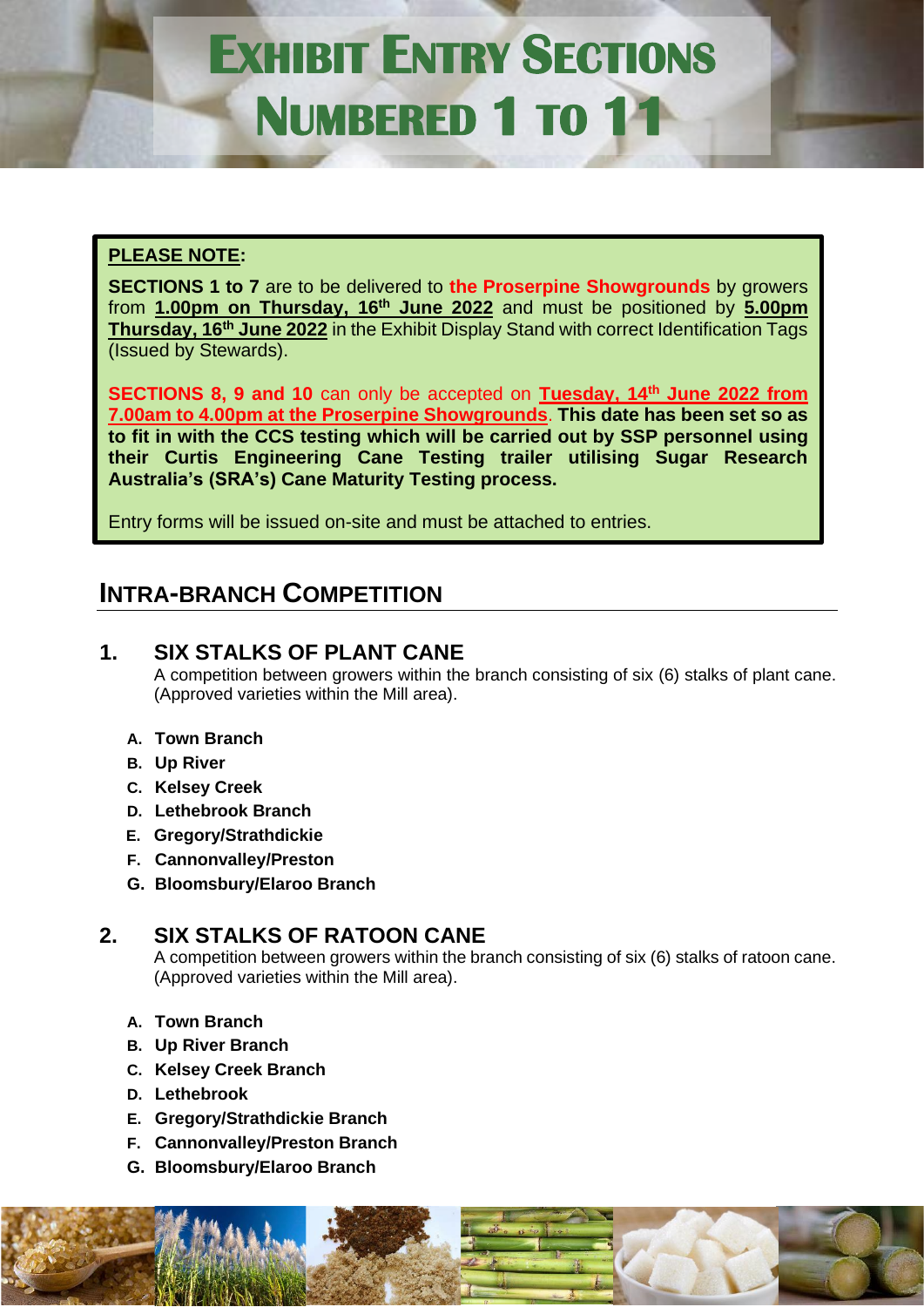

- **3. CHAMPION SIX STALKS OF THE SHOW - Plant or Ratoon** (Chosen from Sections 1 and 2 above)
- **4. CHAMPION STOOL OF PLANT CANE (from Single Billet)** Any Approved Variety.
- **5. CHAMPION STOOL OF RATOON CANE (from Single Billet)** Any Approved Variety.
- **6. HEAVIEST STALK.** Any Approved Variety Plant or Ratoon.

**7. DISTRICT EXHIBIT** Best Display of General Milling Cane (plant or ratoons) by each Branch of CANEGROWERS Proserpine containing at least 6 (six) stalks of any 6 (six) approved varieties.

### **GREAT PRIZES GENEROUSLY DONATED BY OUR SPONSORS**

# **DISTRICT EXHIBIT PRIZES ARE: 1 ST - \$300.00 2 ND - \$200.00 3 RD - \$100.00**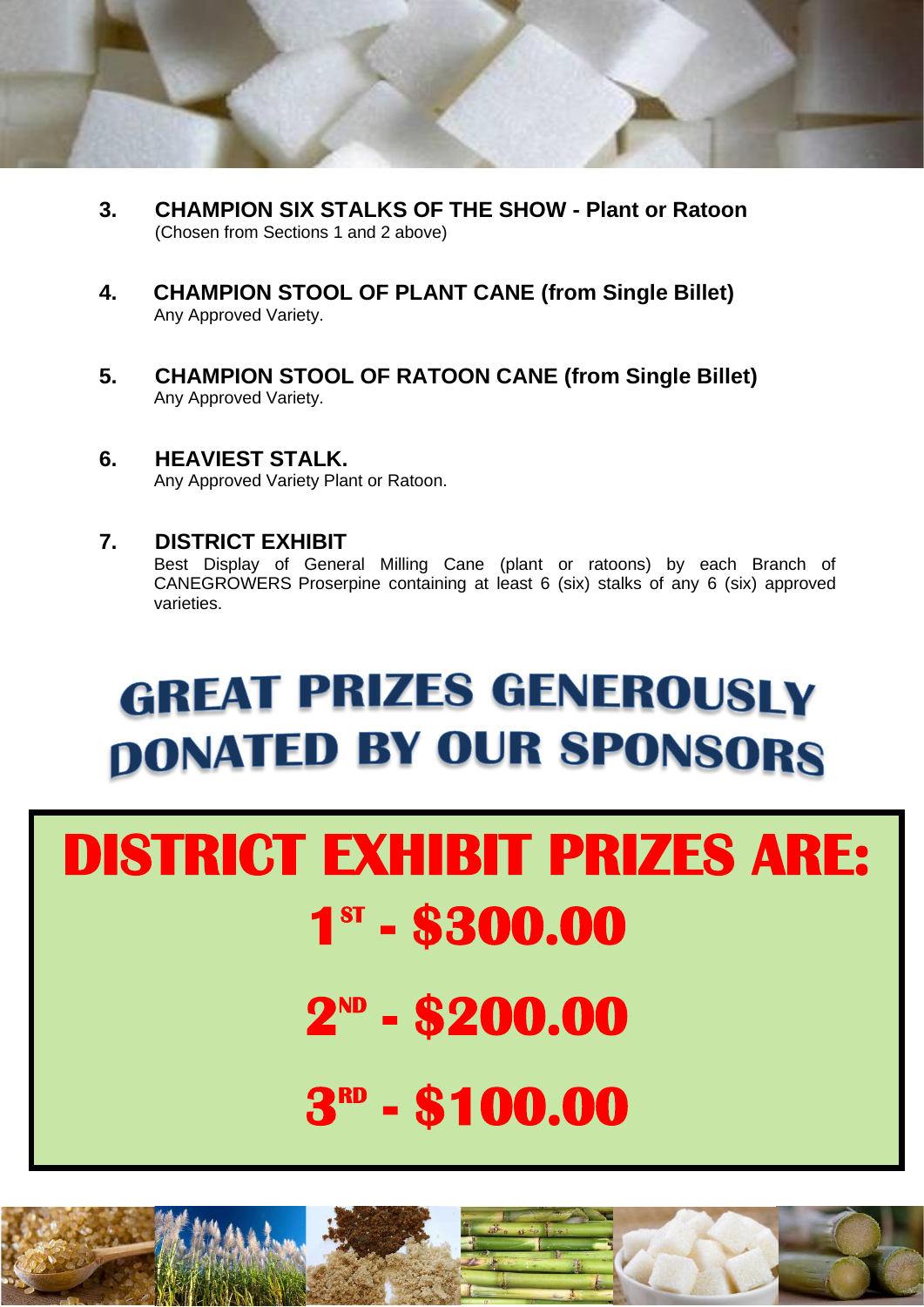#### **TUESDAY, 14 th JUNE 2022 – 7.00am to 4.00pm**

**SECTIONS 8, 9 AND 10: Entries and delivery at the Proserpine Showgrounds.**

**CCS testing will be carried out by SSP personnel using their Curtis Engineering Cane Testing trailer utilising Sugar Research Australia's (SRA's) Cane Maturity Testing process.**

**PLEASE NOTE:** Entry Condition for Section 8 is Entrants are only eligible to submit a **maximum** of **three (3)** different varieties/entries in this section. For example, you can only submit 3 entries in total – choose your own combination of the 3 you want to enter – eg: either A, C, F or C, D, E etcetera.

**8. HIGHEST C.C.S. Test in Two Stalks –** Any approved variety plant or ratoon, per grower.

**Six (6) Stalks showing not less than 1.8 metres of cane with tops left on** must be bundled and delivered to **the Proserpine Showgrounds**. Two (2) stalks will then be analysed by SSP and four (4) stalks will be used for display purposes. **Entry forms will be issued on delivery.**

**Winners will be announced and prizes presented at the Award Presentations on Friday, 17th June 2022.**

- **Approved Varieties:**  $(D)$  = Representation for Plant Breeders Right (PBR)
- **A. Q183**
- **B. Q208**
- **C. KQ228**
- **D. Q232**
- **E. Q240**
- **F. Any other Approved Varieties As Listed Below: (Q200 , Q238 , Q242 , Q247 , Q249 , Q252 , Q253 , SP80-1816 , SRA9 , SRA12 , SRA13 , SRA21 , SRA22)**